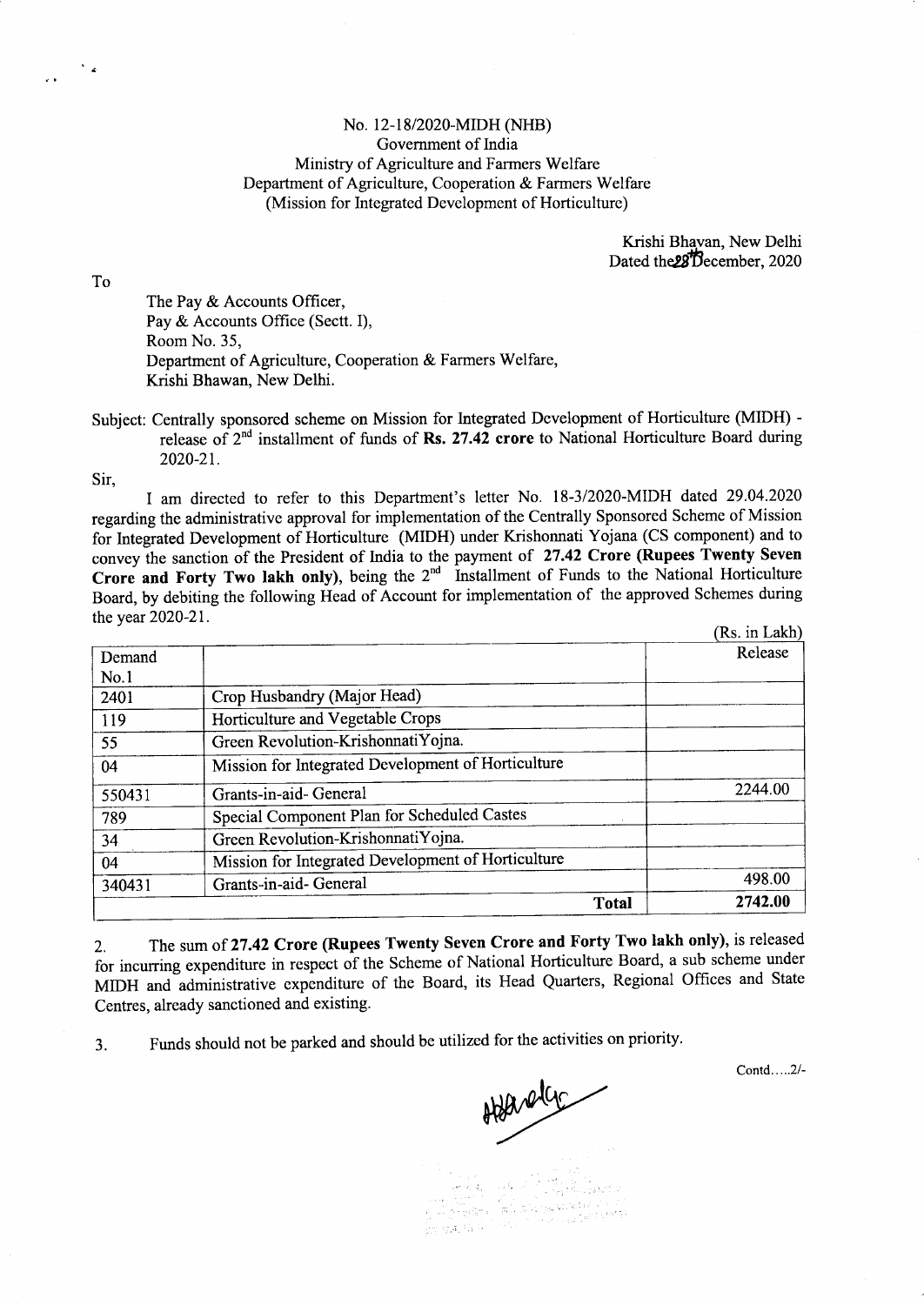4. The said Grants-in-aid will be subject to the following conditions: -

 $\mathcal{F}(\mathcal{F}_k)$  ,  $\mathcal{F}_k$ 

(a) The grants shall be utilized and disbursed by the concerned implementing agency in accordance with the Operational Guidelines, Annual Action Plan/Administrative Approval for the year 2020-21 and in accordance with the

(b) The implementing agency shall maintain proper accounts of the expenditure incurred and submit the statement of audited accounts and Utilization Certificate to this Department as soon as possible after the close of the

(c) The audited records of all assets (permanent or semi permanent) acquired wholly or substantially out of the grant to the implementing agency should be maintained as prescribed in General Financial Rule 2017 and shall b

(d) Assets permanent or semi-permanent acquired wholly or substantially out of the grant by the Government of India shall not, without prior approval of the Government of India, be disposed of, encumbered or utilized for t

(e) The accounts of the implementing agency shall be open to Internal Audit of the Principal Accounts Officer, Department of Agriculture & Cooperation as well as the Statutory Audit by the Comptroller & Auditor General of India at his discretion and he shall have the right to demand the production of books, accounts, connected vouchers and other documents and papers in this regard.

(0 The concerned implementing agency thall furnish the physical and financial progress report to this Department on monthly basis in the prescribed format.

(g) The Implementing Agencies will follow other terms and conditions containcd in the Gcneral Financial Rules 20I7, as amended from time to time.

(h) Any unspent balance of grant, which is not spent for the purpose for which it is sanctioned during the financial ycar shall be refunded to the Government of India or adjusted for further utilization at the end of the financial year. The funds shall be transferred electronically through RTGS System/Demand Draft to the Implementing Agcncies.

(i) All grantee institutions shall submit Utilization certificates on PFMS.

0) The further use of Grants in Aid being released by this Sanction Order, is to bc done through EAT module of PFMS. The Utilization Certificate not supported by the EAT module data is likely to be rejected and expenditure is not to be treated as regular. The agency would be forced to refund the amount received as the expenditure not appcaring in EA't module data is not bc taken as expenditure incurred in accordance with the terms and conditions of this Sanction Ordcr.

5. This issues with the concurrence of the Finance Division vide their Dy. No.84444-FTS/SS&FA dated 14.7.2020.



Contd....3/-